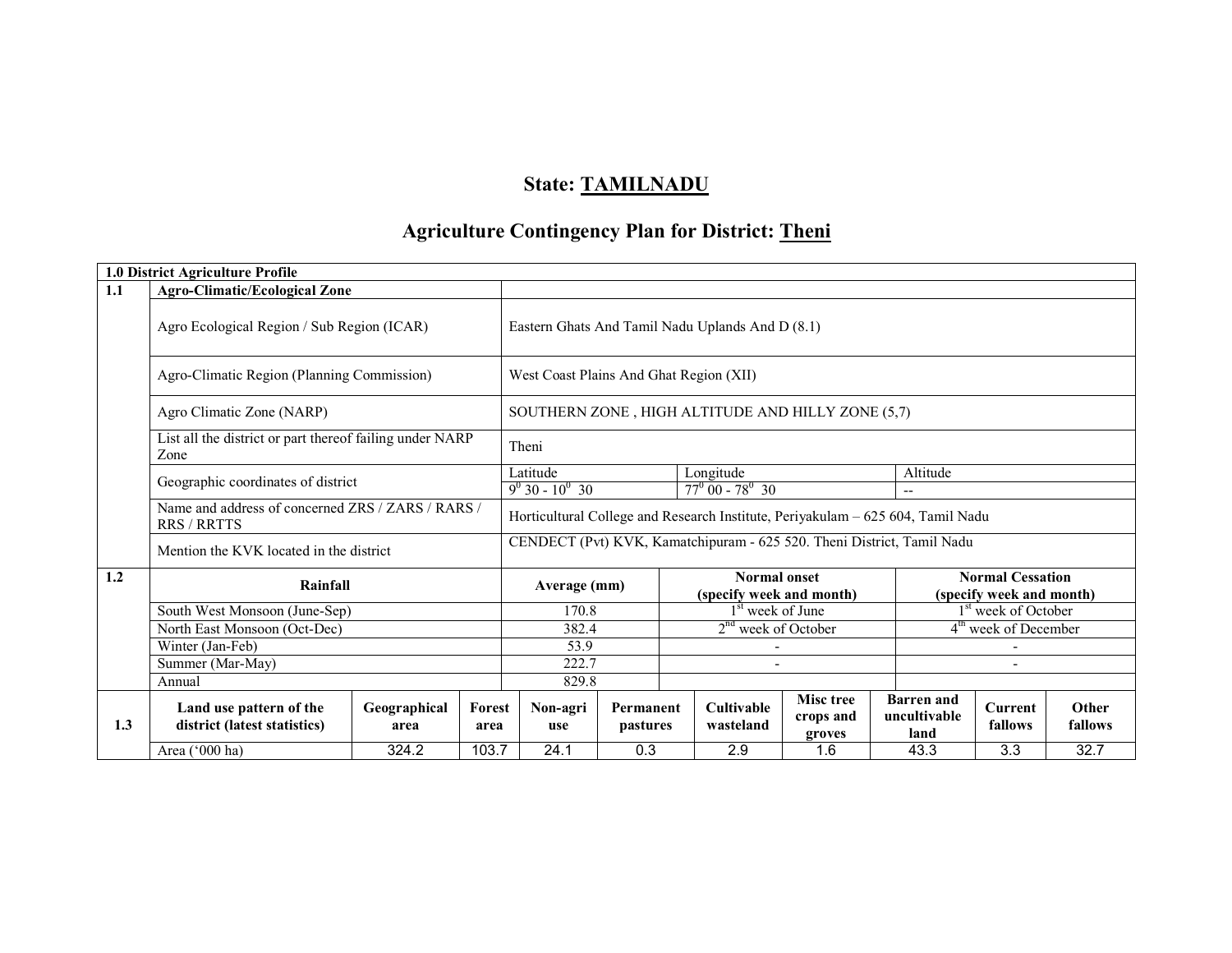| 1.4 | <b>Major soils</b>               |                                                     | Area ('000 ha)           | Percent (%) of total            |  |  |
|-----|----------------------------------|-----------------------------------------------------|--------------------------|---------------------------------|--|--|
|     | 1. Red soils                     |                                                     | 174.2                    | 53.7                            |  |  |
|     | 2. Black soils                   |                                                     | 129.6                    | 40.0                            |  |  |
|     | 3. Others                        |                                                     | 20.4                     | 6.3                             |  |  |
| 1.5 | <b>Agricultural land use</b>     |                                                     | Area ('000 ha)           |                                 |  |  |
|     | Net sown area                    |                                                     | 112.9                    |                                 |  |  |
|     | Area sown more than once         |                                                     | 6.9                      |                                 |  |  |
|     | Gross cropped area               |                                                     | 119.8                    |                                 |  |  |
| 1.6 | Irrigation                       |                                                     | Area ('000 ha)           | Percent (%) of total            |  |  |
|     | Net irrigated area               |                                                     | $\overline{57.9}$        | 47.0                            |  |  |
|     | Gross irrigated area             |                                                     | 64.6                     | 54.2                            |  |  |
|     | Rainfed area                     |                                                     | 55.0                     |                                 |  |  |
|     | <b>Sources of irrigation</b>     | <b>Number</b>                                       | Area (ha)                | $%$ area                        |  |  |
|     | Canals                           | 107                                                 | 11.1                     | 18.9                            |  |  |
|     | Tanks                            | 20                                                  | $\overline{1.3}$         | 2.1                             |  |  |
|     | Tube wells                       | 7102                                                | 7.7                      | 13.0                            |  |  |
|     | Lift irrigation                  | --                                                  | $\overline{\phantom{a}}$ |                                 |  |  |
|     | Other sources                    | $-$                                                 | 29.0                     | 44.9                            |  |  |
|     | Total                            |                                                     | 49.6                     | 80.9                            |  |  |
|     | Pump sets                        | $\hspace{0.05cm} -\hspace{0.05cm} -\hspace{0.05cm}$ |                          |                                 |  |  |
|     | Micro-irrigation                 | $\overline{\phantom{a}}$                            |                          |                                 |  |  |
|     | Groundwater availability and use | No of blocks                                        | $%$ area                 | <b>Quality of water</b>         |  |  |
|     | Over exploited $(>100\%)$        | 5                                                   | 62.5                     |                                 |  |  |
|     | Critical (90 - 100%)             | 3                                                   | 37.8                     | $76%$ Good<br>22% medium saline |  |  |
|     | Semi-critical (70 - 90%)         | $\overline{\phantom{a}}$                            |                          | 2% saline                       |  |  |
|     | Safe $(< 70\%)$                  |                                                     |                          |                                 |  |  |
|     | Wastewater availability and use  | Data not available                                  |                          |                                 |  |  |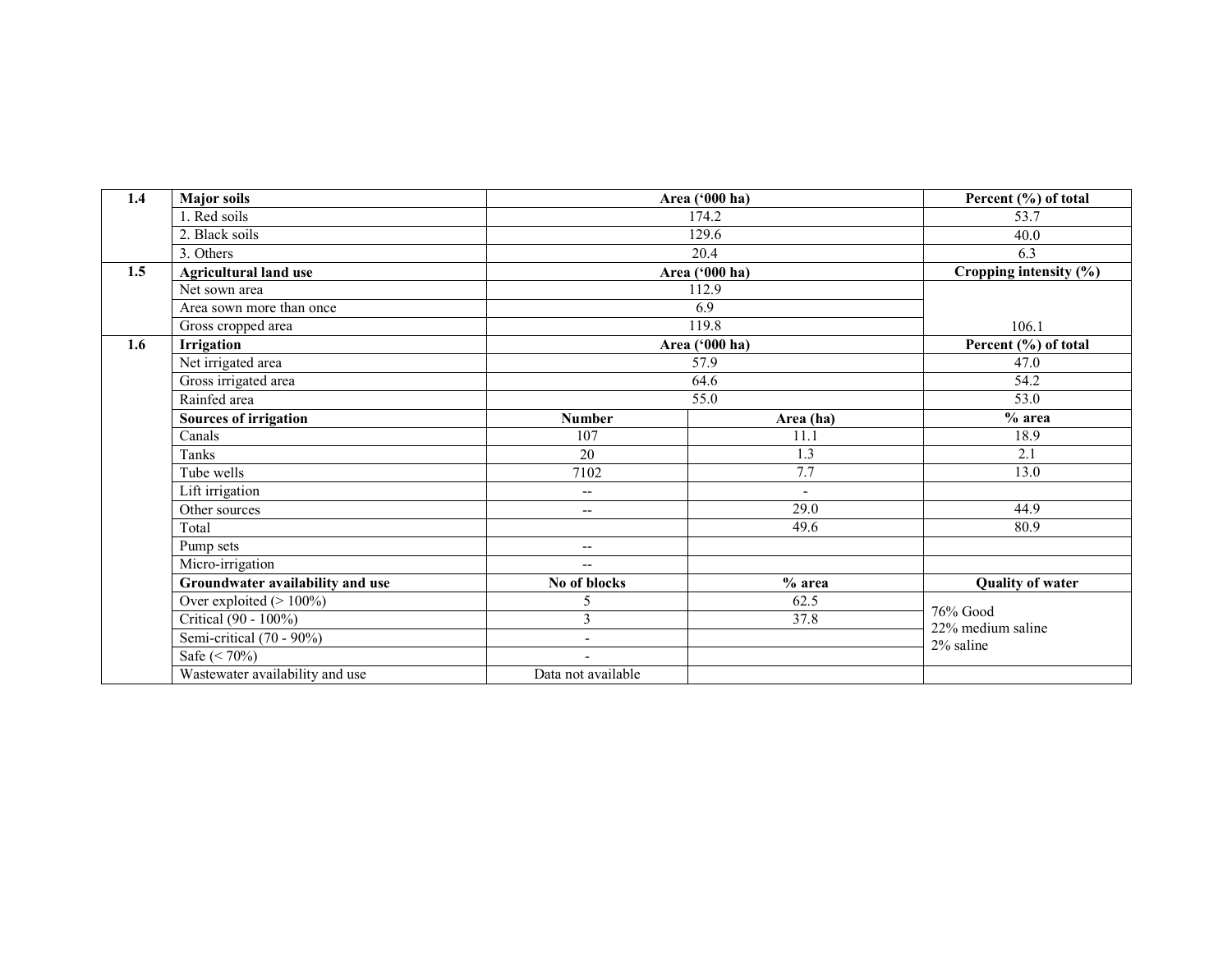|     | <b>Major Crops cultivated</b><br><b>Field Crops</b> |                           |                          |                          |                          | Area ('000 ha) during 2006-07 |                          |                              |                          |
|-----|-----------------------------------------------------|---------------------------|--------------------------|--------------------------|--------------------------|-------------------------------|--------------------------|------------------------------|--------------------------|
|     |                                                     |                           |                          | Kharif                   | Rabi                     |                               | <b>Summer</b>            |                              | <b>Total</b>             |
|     |                                                     |                           | Irrigated                | Rainfed                  | Irrigated                | Rainfed                       | Irrigated                | Rainfed                      |                          |
|     |                                                     | Millets                   | 2.8                      | 8.5                      | 4.8                      | 8.4                           | $\blacksquare$           | $\overline{\phantom{a}}$     | 24.5                     |
| 1.7 | 2                                                   | Paddy                     | 5.6                      | $\sim$                   | 9.6                      | $\overline{\phantom{a}}$      | 0.2                      | $\blacksquare$               | 14.7                     |
|     | 3                                                   | Sugarcane                 | $\overline{\phantom{a}}$ | $\blacksquare$           | $\overline{\phantom{a}}$ | $\overline{\phantom{a}}$      | $\overline{\phantom{a}}$ | $\blacksquare$               | 9.1                      |
|     | $\overline{4}$                                      | Pulses                    | 0.1                      | 4.8                      | 0.1                      | 2.3                           | $\overline{\phantom{a}}$ | $\qquad \qquad \blacksquare$ | 7.2                      |
|     | 5                                                   | Cotton                    | 0.5                      | 0.1                      | 1.0                      | 0.3                           | $\overline{\phantom{a}}$ | $\blacksquare$               | 1.9                      |
|     | 6                                                   | Maize                     | $\overline{\phantom{a}}$ | $\overline{\phantom{a}}$ | $\overline{\phantom{a}}$ | $\overline{\phantom{a}}$      | $\overline{\phantom{a}}$ | $\overline{\phantom{a}}$     | $\overline{\phantom{a}}$ |
|     |                                                     | <b>Horticulture Crops</b> |                          |                          |                          | <b>Total</b>                  |                          |                              |                          |
|     |                                                     | Mango                     |                          |                          |                          | $8.8\,$                       |                          |                              |                          |
|     | $\overline{2}$                                      | Banana                    |                          |                          |                          | 4.1                           |                          |                              |                          |
|     | 3                                                   | Grapes                    |                          |                          |                          | 2.0                           |                          |                              |                          |
|     | $\overline{4}$                                      | Coconut                   |                          |                          |                          | 15.3                          |                          |                              |                          |
|     | 5                                                   | Vegetables                |                          |                          |                          | 5.3                           |                          |                              |                          |
|     | 6                                                   | Cardamom                  |                          |                          |                          | 1.5                           |                          |                              |                          |

#### Area under major field crops & horticulture crops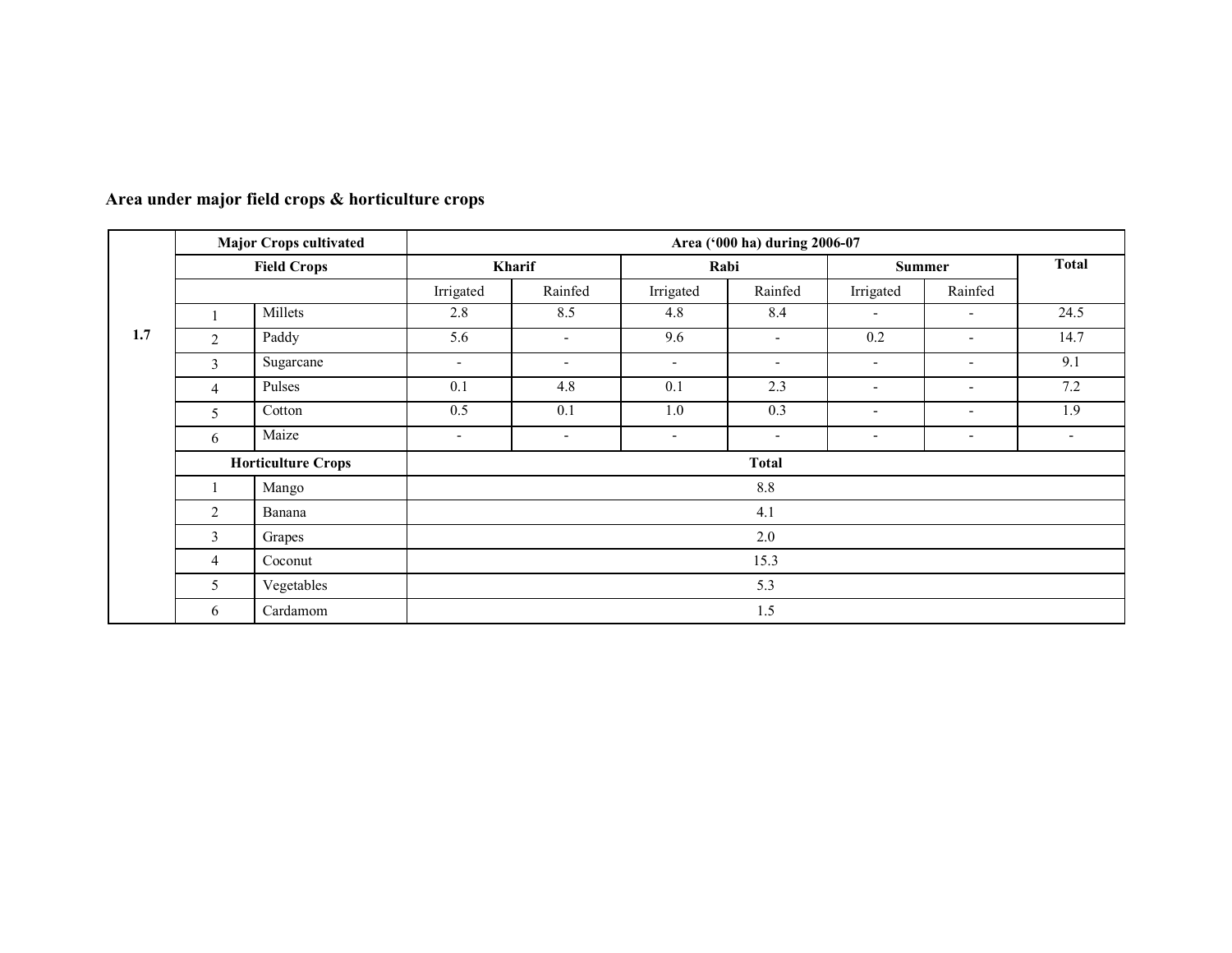|             | <b>Livestock</b>                                                        |                        |                          | <b>Male ('000)</b> | Female ('000)                                       |                                                         | <b>Total ('000)</b>                     |
|-------------|-------------------------------------------------------------------------|------------------------|--------------------------|--------------------|-----------------------------------------------------|---------------------------------------------------------|-----------------------------------------|
|             | Non descriptive Cattle (local low yielding)                             |                        |                          | 10.4               | 14.3                                                |                                                         | 24.7                                    |
| 1.8         | Crossbred cattle                                                        |                        |                          | 5.4<br>106.5       |                                                     |                                                         | 112.0                                   |
|             | Non descriptive Buffaloes (local low yielding)                          |                        |                          |                    |                                                     |                                                         | 5.3                                     |
|             | <b>Graded Buffaloes</b>                                                 |                        |                          |                    |                                                     |                                                         |                                         |
|             | Goat                                                                    |                        |                          |                    |                                                     |                                                         | 109.3                                   |
|             | Sheep                                                                   |                        |                          |                    |                                                     |                                                         | 87.4                                    |
|             | Others (Camel, Pig, Yak etc.)                                           |                        |                          |                    |                                                     |                                                         | 21.5                                    |
|             | Commercial dairy farms (Number)                                         |                        |                          | No. of farms       | Total No. of birds ('000)                           |                                                         |                                         |
|             | <b>Poultry</b>                                                          |                        |                          |                    |                                                     |                                                         |                                         |
| 1.9         | Commercial                                                              |                        |                          |                    |                                                     | 1259.8                                                  |                                         |
|             | Backyard                                                                |                        |                          |                    |                                                     |                                                         |                                         |
| 1.10        | Capture                                                                 |                        |                          |                    |                                                     |                                                         |                                         |
|             |                                                                         |                        |                          | <b>Boats</b>       |                                                     | <b>Nets</b>                                             | Storage facilities (Ice<br>plants etc.) |
| District    | Marine (Data Source<br>: Fisheries<br>Department)                       | No. of<br>Fishermen    | Mechanized               | Non-<br>Mechanized | Mechanized<br>(Trawl nets, Gill<br>nets)            | Non-Mechanized<br>(Shore Seines stake<br>$&$ trap nets) |                                         |
|             |                                                                         |                        | No. Farmer Owned Ponds   |                    | No. of Reservoirs                                   |                                                         |                                         |
|             |                                                                         |                        |                          |                    |                                                     |                                                         | No. of Village tanks                    |
|             |                                                                         |                        |                          |                    | 2                                                   |                                                         |                                         |
|             |                                                                         |                        |                          |                    |                                                     |                                                         |                                         |
| $A_{\cdot}$ | Culture                                                                 |                        |                          |                    |                                                     |                                                         |                                         |
|             |                                                                         | Water Spread Area (ha) |                          | Yield (t/ha)       |                                                     | Production ('000 tons)                                  |                                         |
|             | <b>Brackish Water (Data</b><br>Source: MPEDA /<br>Fisheries Department) |                        | $\overline{\phantom{a}}$ |                    | $\sim$                                              |                                                         |                                         |
|             | Fresh Water (Data Source<br>: Fisheries Department)                     | 6387                   |                          |                    | $\overline{\phantom{a}}$                            | 13260.4                                                 |                                         |
|             | Others                                                                  |                        | $\overline{\phantom{a}}$ |                    | $\hspace{0.05cm} -\hspace{0.05cm} -\hspace{0.05cm}$ |                                                         | $\overline{\phantom{a}}$                |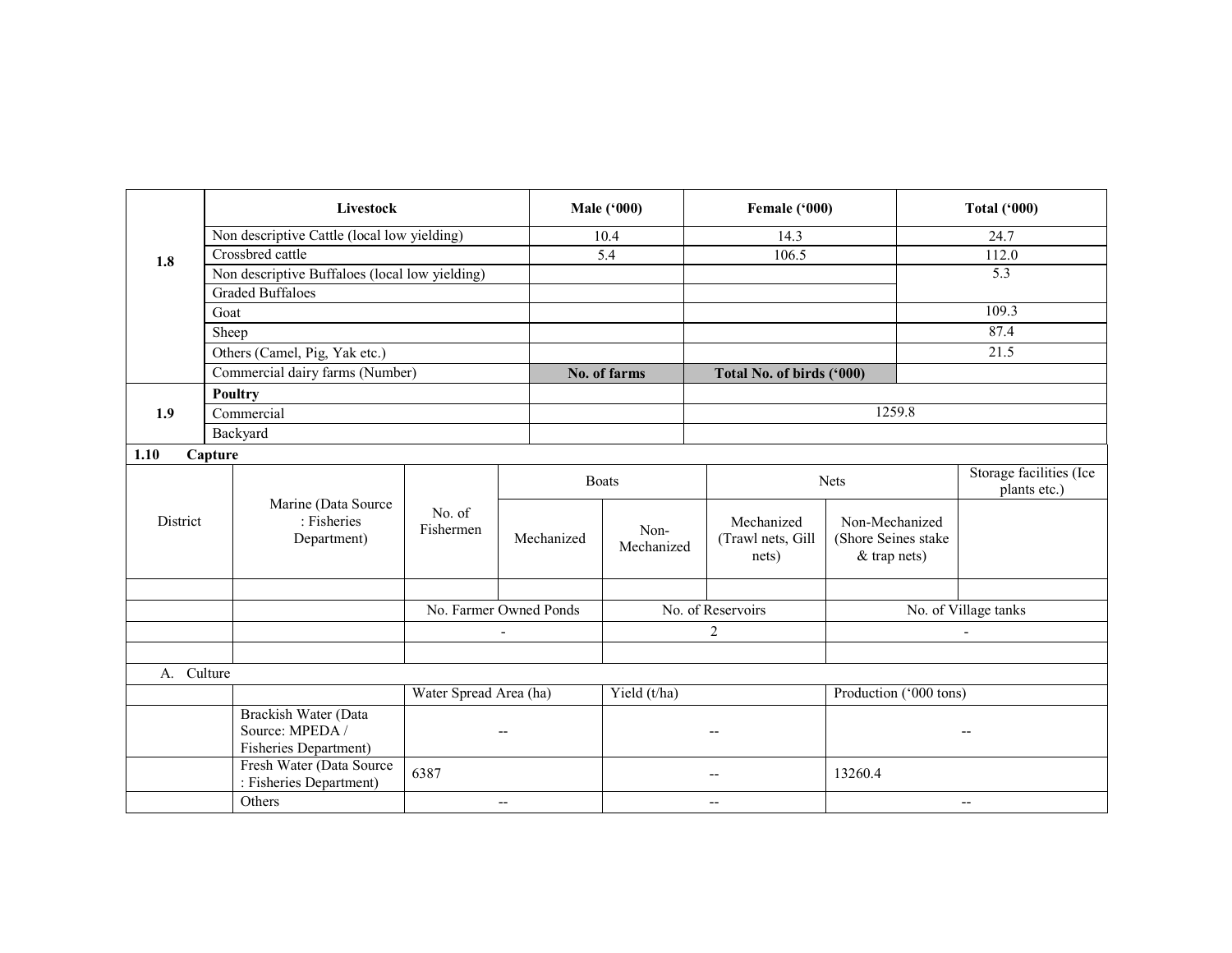|                | <b>Production and Productivity</b><br>of Major Crops |                              |                          |                               | Average of five years ending 2006-07 |                          |                          |                      |                         |  |
|----------------|------------------------------------------------------|------------------------------|--------------------------|-------------------------------|--------------------------------------|--------------------------|--------------------------|----------------------|-------------------------|--|
| 1.11           |                                                      |                              | Kharif                   |                               | Rabi                                 |                          | <b>Summer</b>            |                      | Total / average         |  |
|                | <b>Field Crops</b>                                   | Production<br>(1000)         | Productivity<br>(Kg/ha)  | Production<br>$(000^{\circ})$ | Productivity<br>(Kg/ha)              | Production<br>(000)      | Productivity<br>(Kg/ha)  | Production<br>(1000) | Productivity<br>(Kg/ha) |  |
|                | Paddy                                                | 20.143                       | 4381                     | 39.198                        | 4267                                 | 2.014                    | 4134                     | 61.355               | 4305                    |  |
| $\overline{2}$ | Millets                                              | $\overline{\phantom{a}}$     | $\overline{\phantom{a}}$ |                               | ۰                                    | ٠                        | $\overline{\phantom{a}}$ | 45.593               | 4233                    |  |
| 3              | Pulses                                               |                              | $\overline{\phantom{a}}$ | $\overline{\phantom{0}}$      | $\blacksquare$                       | $\overline{\phantom{a}}$ |                          | 4.363                | 601.80                  |  |
| $\overline{4}$ | Cotton                                               |                              | 278                      |                               | 532                                  |                          |                          | 5141<br>(bales)      | 480                     |  |
| 5              | Sugarcane                                            | ٠                            | $\overline{\phantom{a}}$ | ۰                             | ۰.                                   | $\overline{\phantom{a}}$ | ۰                        | 915.975              | 115000                  |  |
| 6              | Maize                                                | $\overline{\phantom{a}}$     | $\overline{\phantom{a}}$ | ۰                             | ۰                                    | $\overline{\phantom{a}}$ | $\overline{\phantom{a}}$ |                      |                         |  |
|                |                                                      |                              | <b>Irrigated</b>         |                               | <b>Rainfed</b>                       |                          |                          | <b>Total</b>         |                         |  |
|                | <b>Horticulture Crops</b>                            | Production<br>$^{\prime}000$ | Productivity<br>(Kg/ha)  | Production<br>(1000)          | Productivity<br>(Kg/ha)              | Production ('000T)       |                          |                      | Productivity (Kg/ha)    |  |
|                | Mango                                                |                              |                          |                               | $\overline{\phantom{0}}$             | 89.386                   |                          |                      | 12980                   |  |
| $\overline{2}$ | Banana                                               |                              | $\overline{\phantom{a}}$ | ۰                             | ۰                                    | 146.487                  |                          |                      | 53584                   |  |
| 3              | Grapes                                               | 64.597                       | 32090                    |                               | ۰                                    | 64.597                   |                          |                      | 32090                   |  |
| $\overline{4}$ | Coconut                                              | ٠                            | $\overline{\phantom{a}}$ | ۰                             | ٠                                    | 3949 lakh nuts           |                          |                      | 16970 (nuts)            |  |
| 5              | Vegetables                                           | ٠                            | $\overline{\phantom{a}}$ |                               | ۰                                    | 38.672                   |                          | 20793                |                         |  |
| 6              | Cardamom                                             |                              | $\overline{\phantom{a}}$ | 0.139                         | 96                                   | 0.139                    |                          |                      | 96                      |  |

# Production and Productivity of major field crops & horticulture crops

\* Information for 1.8, 1.9, 1.10 will be provided by Veterinary University (TANUVAS), Chennai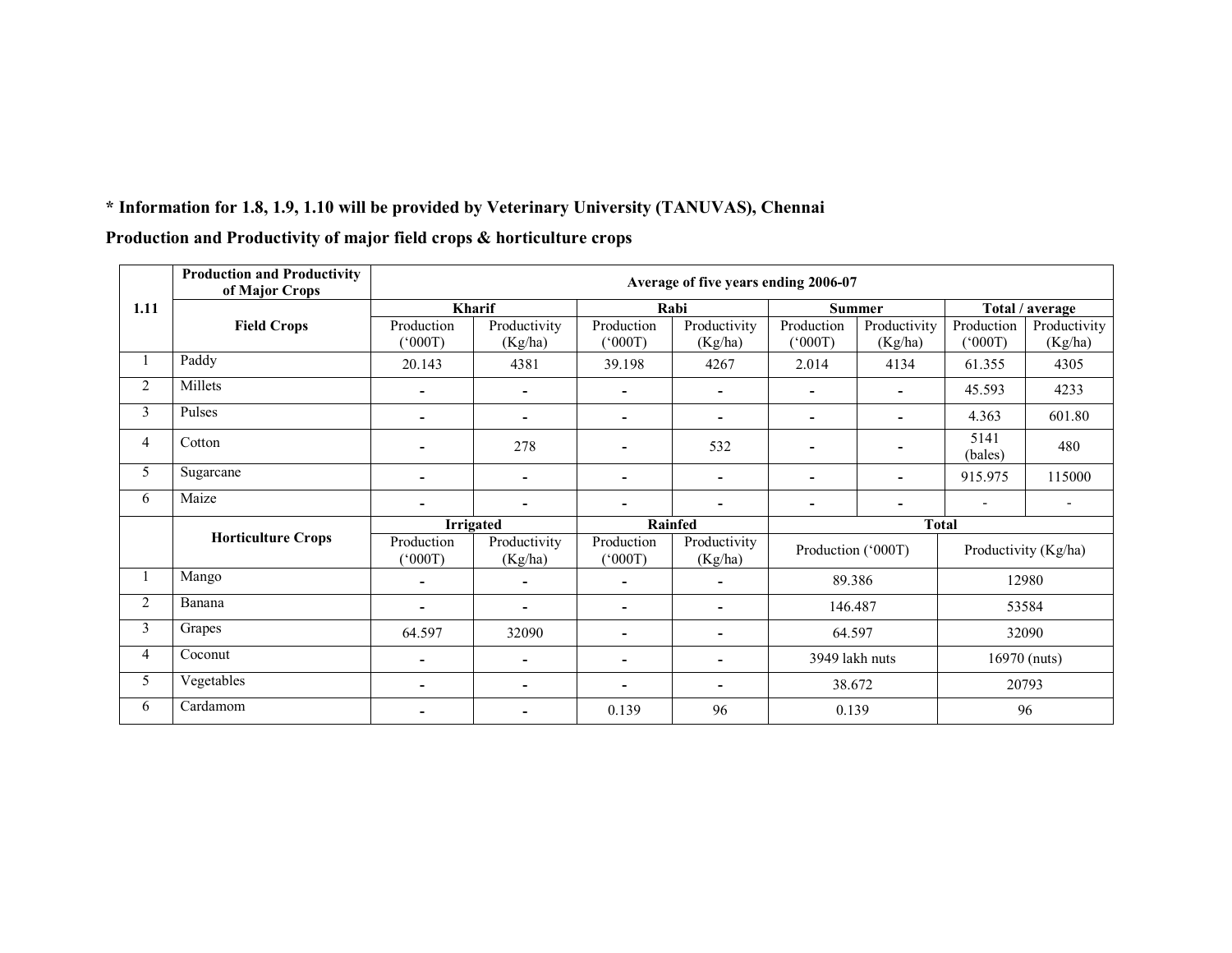|      | Sowing window for 5<br>major crops | Paddy                             | Vegetables                                       | Pulses/Millets                                            | Cotton                                 | Sugarcane / Banana                     |
|------|------------------------------------|-----------------------------------|--------------------------------------------------|-----------------------------------------------------------|----------------------------------------|----------------------------------------|
|      | Kharif rainfed                     | $---$                             | $- -$                                            | June $3^{\text{rd}}$ week to July $2^{\text{nd}}$<br>week | ---                                    | $-$                                    |
| 1.12 | Kharif irrigated                   | June $1st$ week – $2nd$ week      | July $2^{nd}$ week – $3^{rd}$ week<br>(Chillies) | $- -$                                                     | $-$                                    | $-$                                    |
|      | Rabi rainfed                       | $- -$                             | $- -$                                            | Oct. $2^{rd}$ week to<br>Nov. $2nd$ week                  | $-$                                    | $-$                                    |
|      | Rabi irrigated                     | Oct $2^{nd}$ week – $3^{rd}$ week | $---$                                            | $- -$                                                     | $- -$                                  | $-$                                    |
|      | Summer Irrigated                   | $- -$                             | $- -$                                            | April 1st week $-4$ <sup>th</sup> week                    | February $2^{nd}$ week –<br>$4th$ week | February $2^{nd}$ week –<br>$4th$ week |

|      | What is the major contingency the<br>district is prone to? (Tick mark and<br>mention years if known during the last 10<br>year period) | Regular | occasional                          | Never |
|------|----------------------------------------------------------------------------------------------------------------------------------------|---------|-------------------------------------|-------|
| 1.13 | Drought                                                                                                                                |         | ٦                                   |       |
|      | Flood                                                                                                                                  |         |                                     |       |
|      | Cyclone                                                                                                                                |         |                                     |       |
|      | Hail storm                                                                                                                             |         |                                     |       |
|      | Heat wave                                                                                                                              |         |                                     |       |
|      | Cold wave                                                                                                                              |         |                                     |       |
|      | Frost                                                                                                                                  |         |                                     |       |
|      | Sea water intrusion                                                                                                                    |         |                                     |       |
|      | Pests and diseases (specify)                                                                                                           |         | Rice: Blast, BLB<br>Black gram: YMV |       |
|      | Others (Fog)                                                                                                                           |         |                                     |       |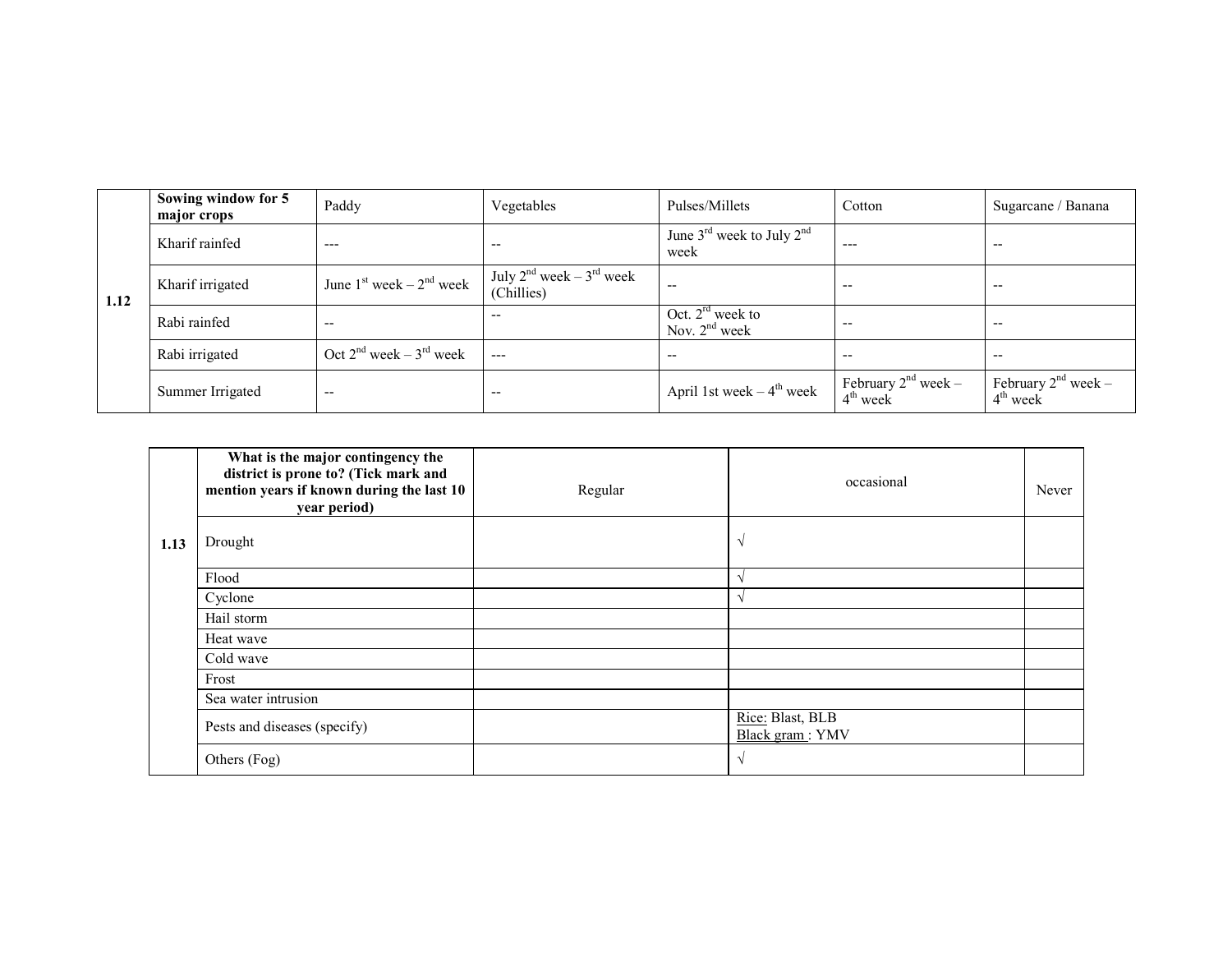|      | Maps of the district | Location map of district within State as Annexure I | Enclosed: Yes |
|------|----------------------|-----------------------------------------------------|---------------|
| l.14 |                      | Mean annual rainfall as Annexure II                 | Enclosed: Yes |
|      |                      | Soil map as Annexure III                            | Enclosed: Yes |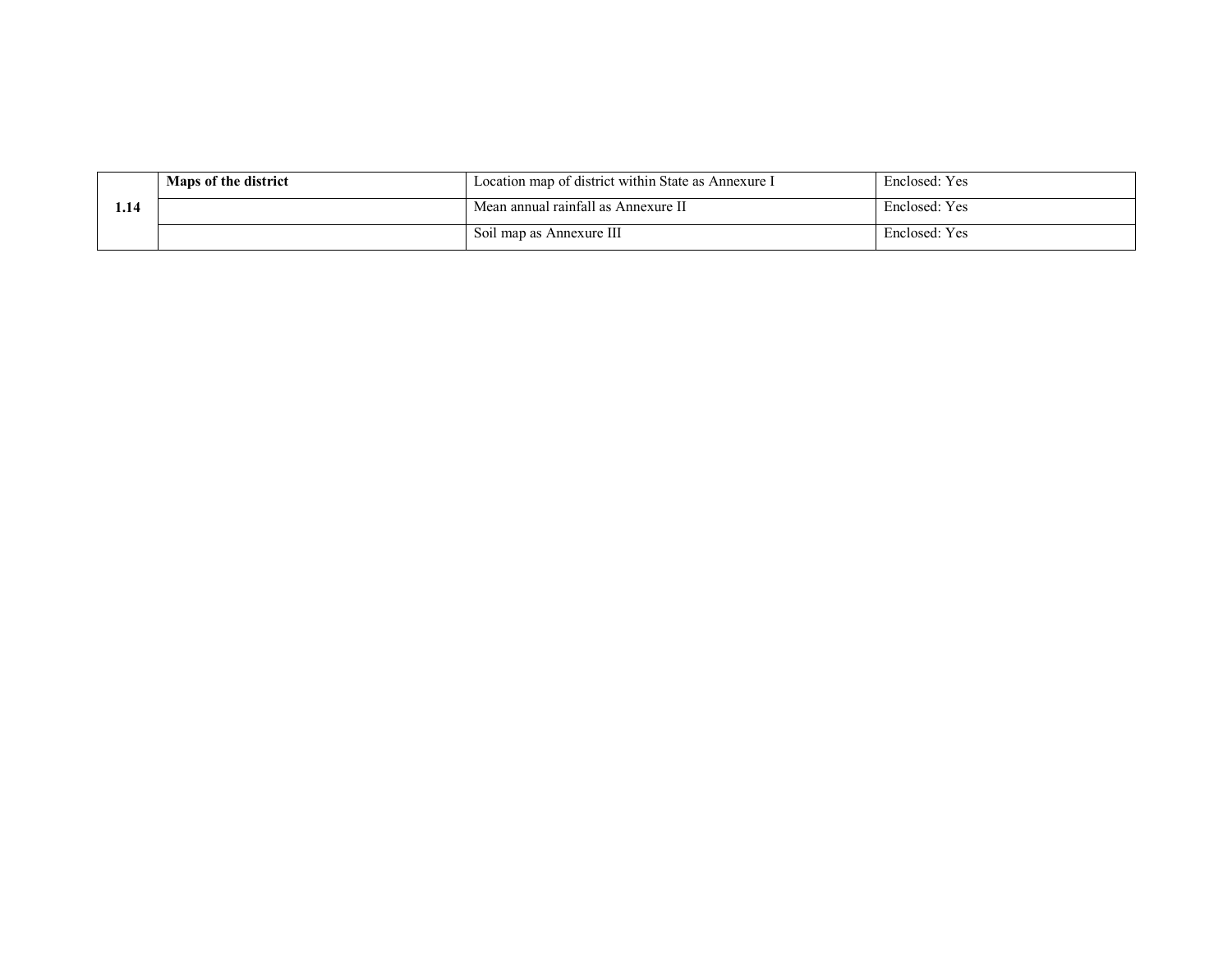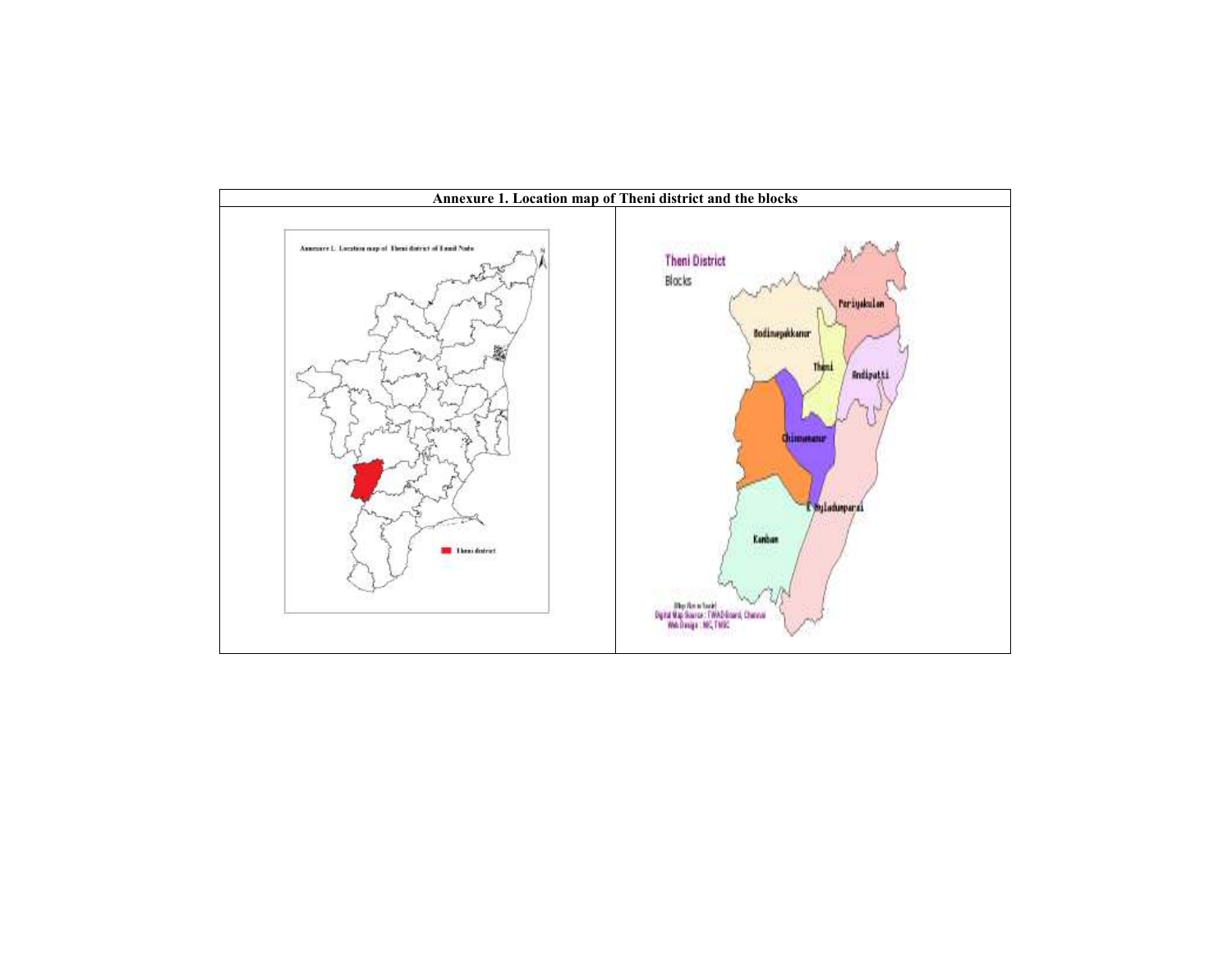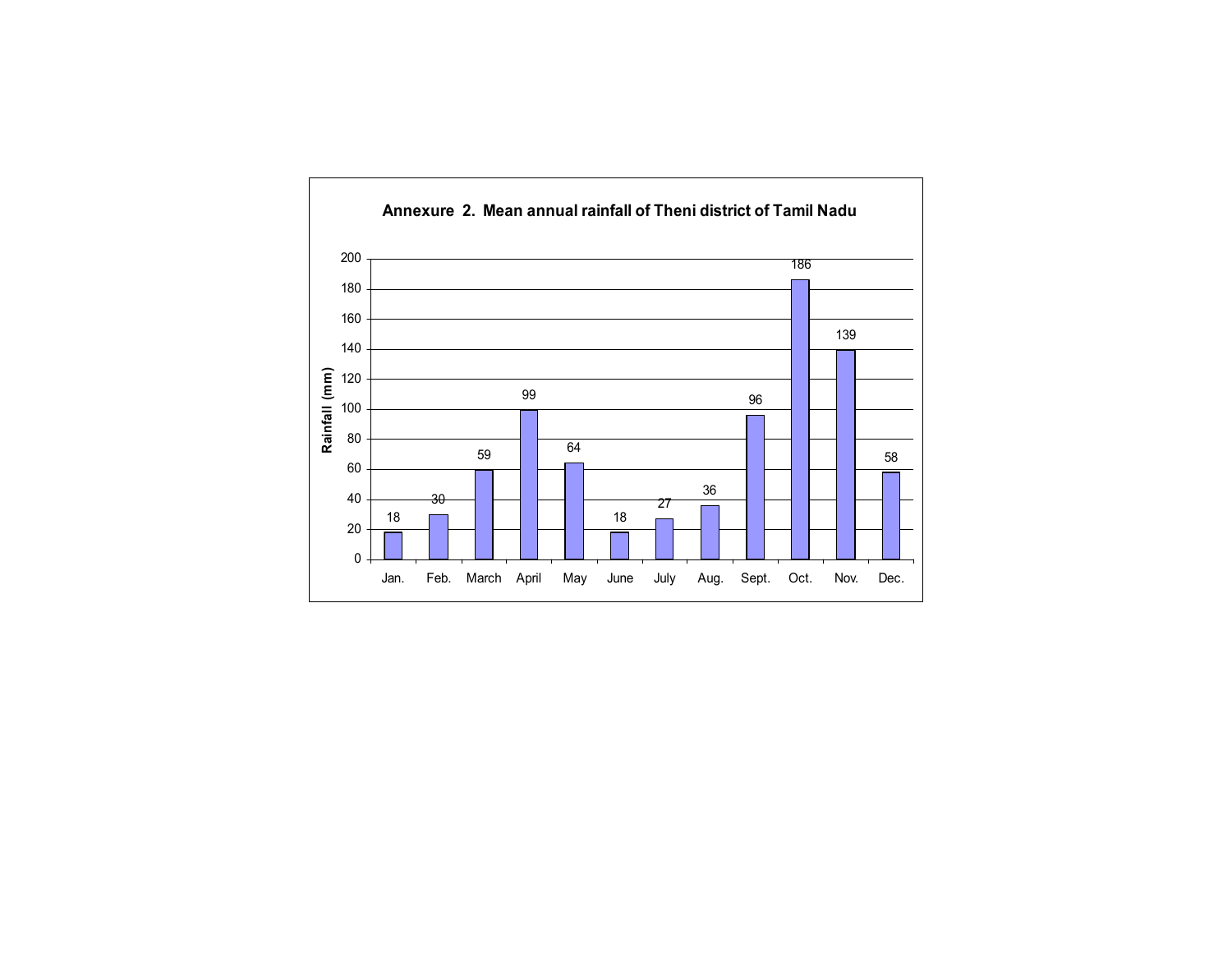# Annexure 3. Soil Map of Theni district of Tamil Nadu

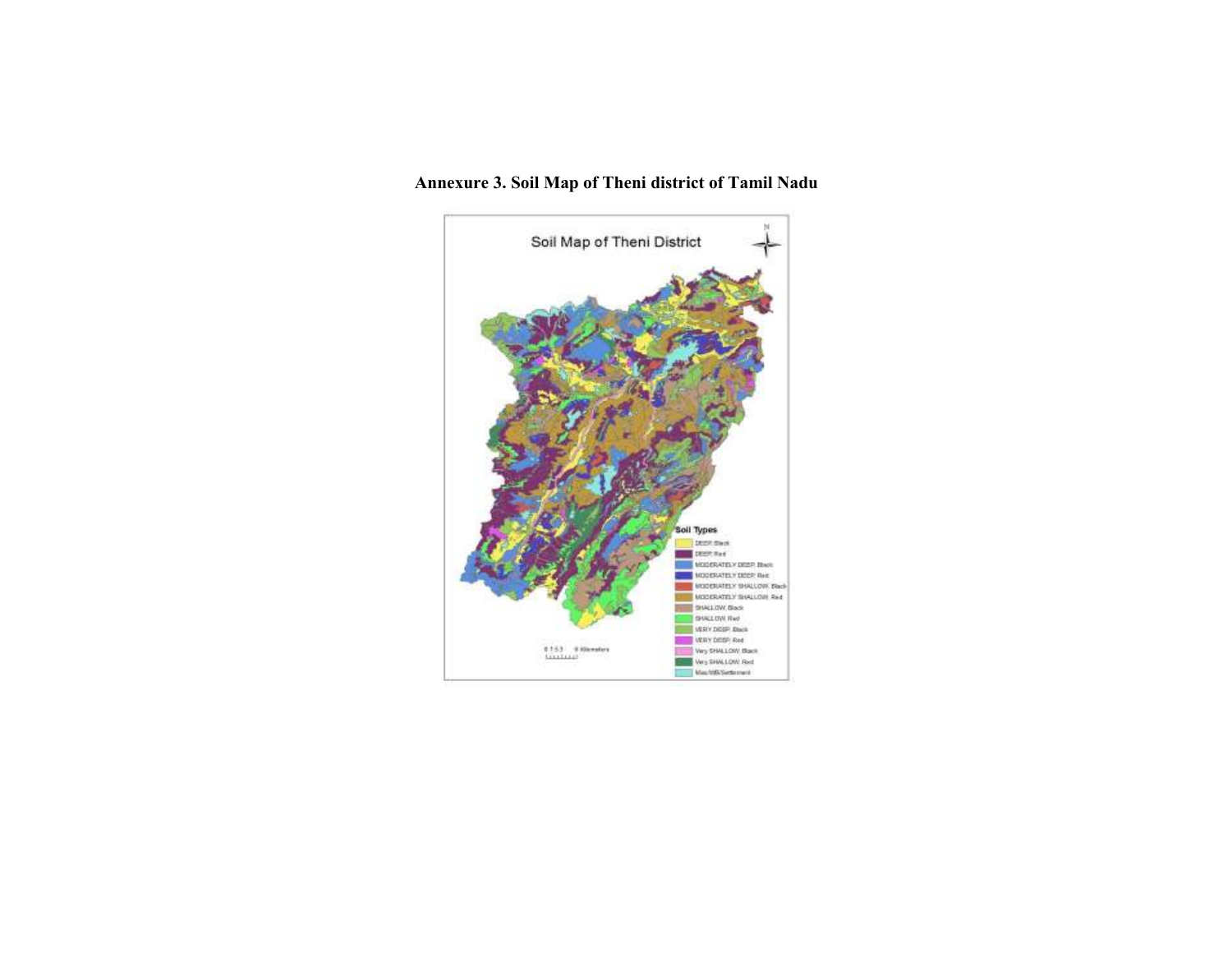#### 2.0 Strategies for weather related contingencies

#### 2.1. Drought :

# 2.1.1 Ranifed Situations :

| Condition                                            | Kharif Season               |                                   | Suggested contingency measures                                     |                                                                                                                                                                                 |                                                         |  |  |  |
|------------------------------------------------------|-----------------------------|-----------------------------------|--------------------------------------------------------------------|---------------------------------------------------------------------------------------------------------------------------------------------------------------------------------|---------------------------------------------------------|--|--|--|
| Early season drought<br>(Delayed onset)              | Major Farming<br>situations | Normal Crop / cropping<br>systems | Change in crop/cropping<br>system                                  | Agronomic measures                                                                                                                                                              | Remarks on<br>implementation                            |  |  |  |
| <b>Kharif</b> season                                 | Red soils                   | Pulses/Sorghum                    | No change                                                          | Mechanical sowing with tractor drawn seed<br>drill<br>Seed treatment with Thiram or Carbendazim                                                                                 | Linkages with NFSM<br>for seed supply of<br>pulse crops |  |  |  |
| Delay by 2 weeks<br>(3 <sup>rd</sup> week of June)   | <b>Black soils</b>          | Pulses/Maize                      | No change                                                          | $(a)2g/Kg$ or T. Viride $(a)4g/kg$<br>or P.Fluorescens@ 10g/kg                                                                                                                  |                                                         |  |  |  |
| Delay by 4 weeks<br>(1 <sup>st</sup> week of July)   | Red soils                   | Pulses/Sorghum                    | Short duration pulses<br>Black gram: VBN 1,2,3,<br>Co <sub>5</sub> | Seed drill sowing for pulses<br>Seed hardening-(18 hrs. soaking in water<br>followed by 24 hrs. shade drying                                                                    |                                                         |  |  |  |
|                                                      | Black soils                 | Pulses/Maize                      | Red gram: CoRG 7, Co6<br>Cowpea: CoCT7                             | 2% DAP spray                                                                                                                                                                    |                                                         |  |  |  |
|                                                      | Red soils                   | Pulses/Fodder Sorghum             | Short duration pulses<br>Black gram: VBN 1,2,3,<br>Co <sub>5</sub> | Seed drill sowing for pulses<br>Crop residue mulching                                                                                                                           |                                                         |  |  |  |
| Delay by 6 weeks<br>(3 <sup>rd</sup> week of July)   | Black soils                 | Pulses /Fodder Maize              | Red gram: CoRG 7, Co6<br>Cowpea: CoCT7                             | Spray NAA 40 mg/lit or salicylic acid @<br>100mg/lit AT preflowering and 15days<br>thereafter.<br>Seed treatment with 3pkts Azospirillum+<br>3Pkts Phosphobacteria or 6 Azophos |                                                         |  |  |  |
|                                                      | Red soils                   | Fodder Maize/Ffodder              | Short duration varieties                                           | 2% DAP spray<br>$- -$                                                                                                                                                           |                                                         |  |  |  |
| Delay by 8 weeks<br>(1 <sup>st</sup> week of August) | <b>Black soils</b>          | Sorghum                           |                                                                    |                                                                                                                                                                                 |                                                         |  |  |  |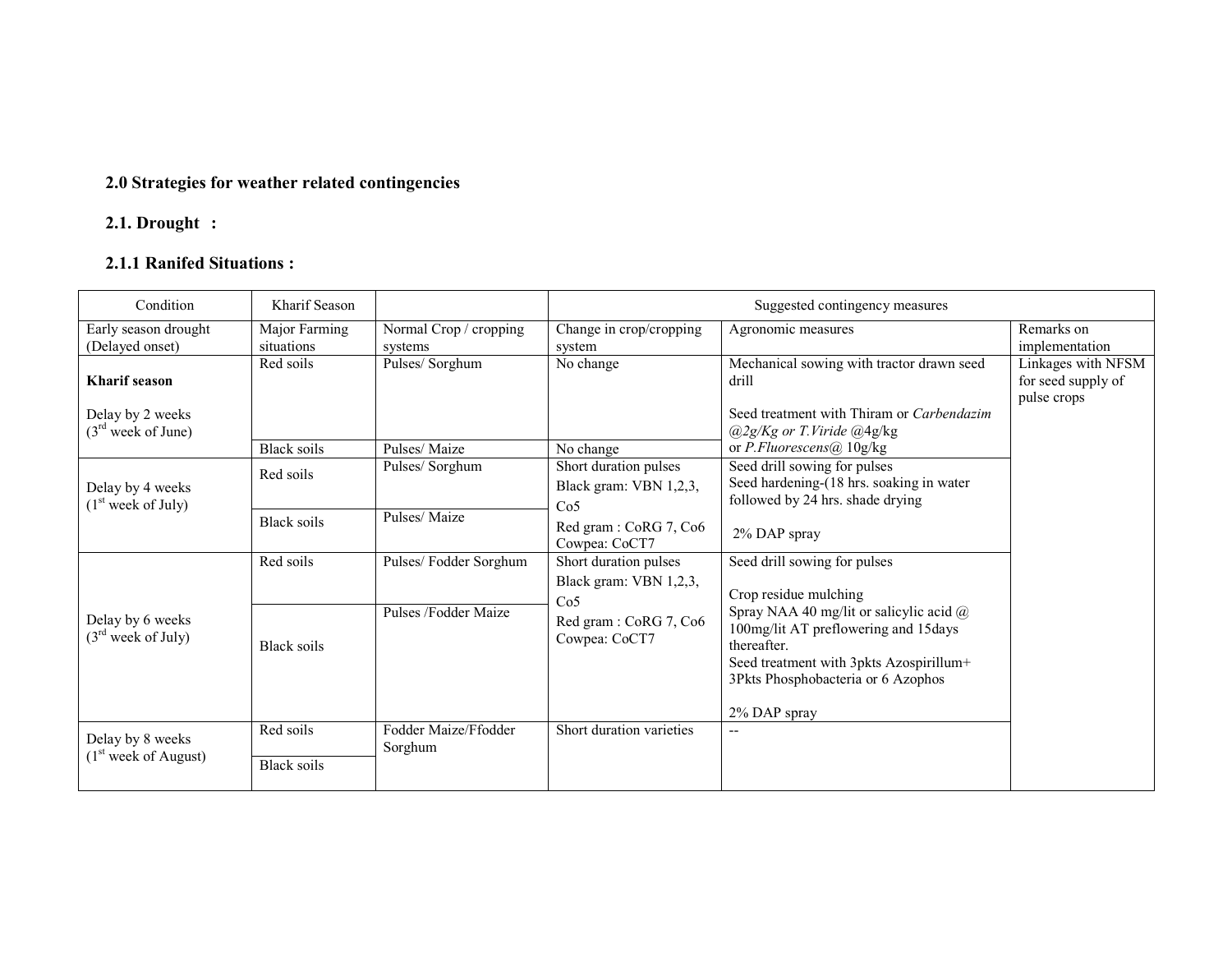| Condition                                                            | Rabi season                 |                                              |                                                           | Suggested contingency measures                                                                                             |                                                            |  |
|----------------------------------------------------------------------|-----------------------------|----------------------------------------------|-----------------------------------------------------------|----------------------------------------------------------------------------------------------------------------------------|------------------------------------------------------------|--|
| Early season drought<br>(Delayed onset)                              | Major Farming<br>situations | Crop / cropping systems                      | Change in crop/cropping<br>system                         | Agronomic measure                                                                                                          | Remarks on<br>implementation                               |  |
| Rabi season<br>Delay by 2 weeks<br>(4 <sup>th</sup> week of October) | Red soils                   | Pulses (Redgram)                             | No change                                                 | Mechanical sowing with tractor<br>drawn seed drill<br>Seed treatment with Thiram or<br>Carbendazim @2g/Kg or               |                                                            |  |
|                                                                      | <b>Black soils</b>          | Maize                                        | No change                                                 | T.Viride @4g/kg<br>or P.Fluorescens@ 10g/kg                                                                                |                                                            |  |
| Delay by 4 weeks<br>(2 <sup>nd</sup> week of Nov.)                   | Red soils                   | Pulses (Redgram)<br>Cowpea                   | Short duration Red gram:<br>CoRG 7, Co6,<br>Cowpea: CoCT7 | Seed drill sowing for pulses<br>Seed hardening-(18 hrs. soaking<br>in water followed by 24 hrs.<br>shade drying            |                                                            |  |
|                                                                      | <b>Black soils</b>          | Maize                                        |                                                           |                                                                                                                            | Linkage with                                               |  |
| Delay by 6 weeks<br>(4 <sup>th</sup> week of Nov.)                   | Red soils                   | Pulses (Green<br>gram/Black gram/<br>Cowpea) | Short duration pulses<br>Black gram: VBN 1,2,3,           | Seed drill sowing for pulses<br>Crop residue mulching<br>Spray NAA 40 mg/lit or salicylic<br>acid @ 100mg/lit AT           | NFSM/RDVY ofr supply<br>of seeds (p Redgram and<br>Cowpea) |  |
|                                                                      | <b>Black soils</b>          | Maize                                        | Co5, Co6<br>Cowpea: CoCT7                                 | preflowering and 15days<br>thereafter.<br>Azospirillum+ 3Pkts<br>Phosphobacteria or 6 Azophos<br>Seed treatment with 3pkts |                                                            |  |
| Delay by 8 weeks                                                     | Red soils                   | Fodder Maize/Fodder                          |                                                           |                                                                                                                            |                                                            |  |
| (1 <sup>st</sup> week of Dec.)                                       | <b>Black soils</b>          | Sorghum                                      | Short duration varieties                                  | $\overline{\phantom{a}}$                                                                                                   |                                                            |  |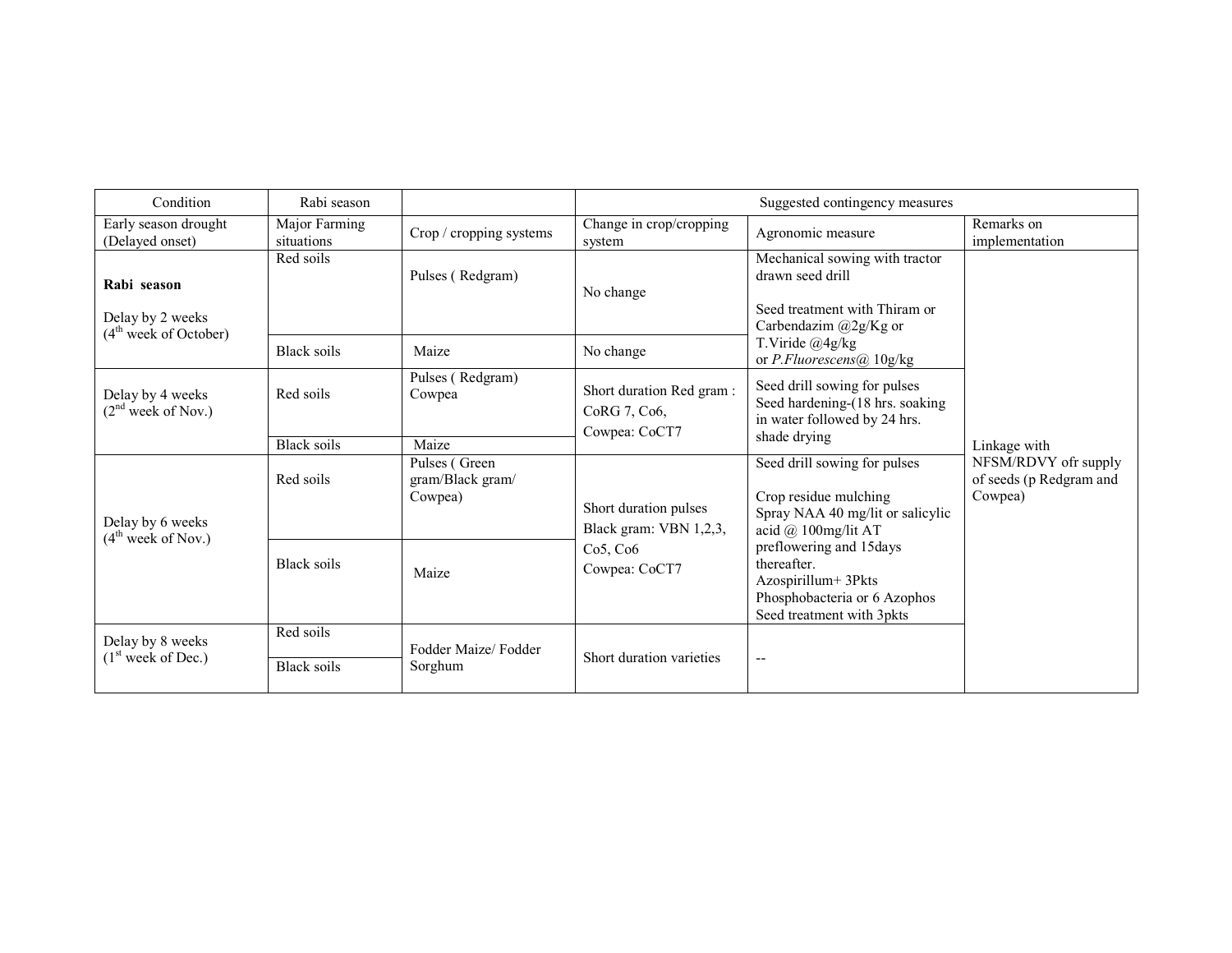# 2.1.2 Irrigated situation

|                     |                                   |                                       | <b>Suggested Contingency measures</b>    |                           |                                     |  |  |
|---------------------|-----------------------------------|---------------------------------------|------------------------------------------|---------------------------|-------------------------------------|--|--|
| <b>Condition</b>    | <b>Major Farming</b><br>situation | <b>Normal Crop/cropping</b><br>svstem | Change in crop/cropping<br>svstem        | <b>Agronomic measures</b> | <b>Remarks</b> on<br>Implementation |  |  |
| Delayed/limited     | Low land tube well                | Paddy (sub merged condition)          | method of rice cultivation<br><b>SRI</b> | Limited irrigation with   | Seeds through ISOPOM                |  |  |
| release of water in | canal irrigated red and           |                                       | Maize                                    | mulching                  | and NFSM                            |  |  |
| canals due to low   | black soil                        |                                       | Maize: CoRH1, CoHM 4                     |                           |                                     |  |  |
| rainfall            |                                   |                                       | Sugarcane $-$ sub surface drip           | <b>Alternate Furrow</b>   |                                     |  |  |
|                     |                                   |                                       | fertigation                              | irrigation                |                                     |  |  |
|                     |                                   |                                       |                                          |                           |                                     |  |  |
|                     |                                   | Chillies                              | Sorghum, Horsegram                       | Drip irrigation with      |                                     |  |  |
|                     |                                   |                                       |                                          | residue mulching          |                                     |  |  |
|                     |                                   |                                       |                                          |                           |                                     |  |  |
|                     |                                   |                                       |                                          | Sprinkler irrigation with |                                     |  |  |
|                     |                                   |                                       |                                          | mulching                  |                                     |  |  |

|                                                                                        |                                   |                                       | <b>Suggested Contingency measures</b> |                           |                                     |  |  |  |
|----------------------------------------------------------------------------------------|-----------------------------------|---------------------------------------|---------------------------------------|---------------------------|-------------------------------------|--|--|--|
| Condition                                                                              | <b>Major Farming</b><br>situation | <b>Normal Crop/cropping</b><br>system | Change in crop/cropping<br>system     | <b>Agronomic measures</b> | <b>Remarks</b> on<br>Implementation |  |  |  |
| Non release of<br>water in canals<br>under delayed<br>onset of monsoon<br>in catchment | Red soils                         | Vegetable areas                       | Sorghum, Horsegram<br>recommended     |                           | Seeds through NFSM                  |  |  |  |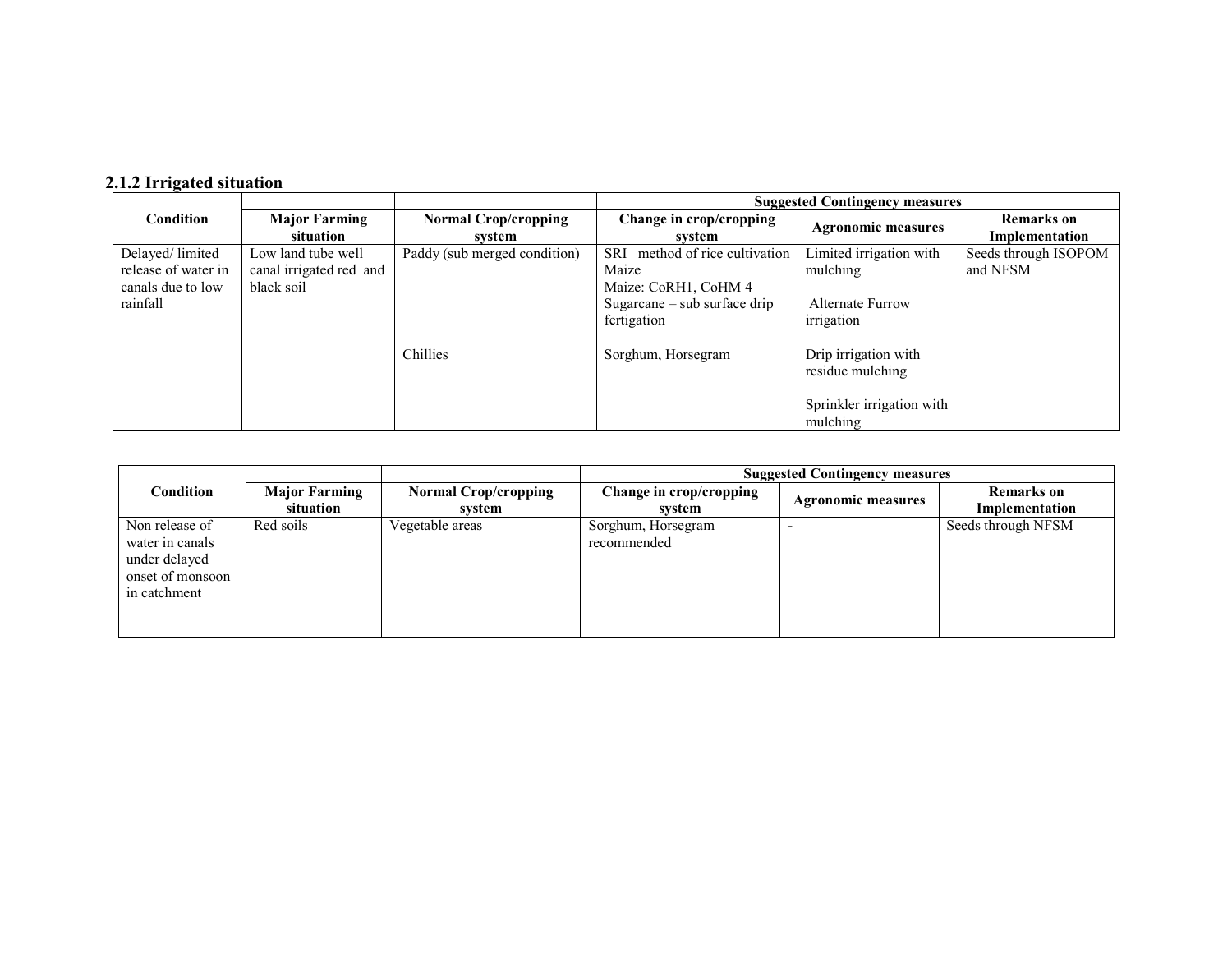| <b>Condition</b>                                                                     |                                   | <b>Suggested Contingency measures</b> |                                   |                    |                                     |
|--------------------------------------------------------------------------------------|-----------------------------------|---------------------------------------|-----------------------------------|--------------------|-------------------------------------|
|                                                                                      | <b>Major Farming</b><br>situation | Crop/cropping system                  | Change in crop/cropping<br>svstem | Agronomic measures | <b>Remarks</b> on<br>Implementation |
| Lack of inflows<br>into tanks due to<br>insufficient<br>/delayed onset of<br>monsoon |                                   |                                       | <b>NA</b>                         |                    |                                     |

| Condition       |                      | <b>Suggested Contingency measures</b> |                                 |                           |                          |
|-----------------|----------------------|---------------------------------------|---------------------------------|---------------------------|--------------------------|
|                 | <b>Major Farming</b> | Crop/cropping system                  | Change in crop/cropping         | <b>Agronomic measures</b> | <b>Remarks</b> on        |
|                 | situation            |                                       | svstem                          |                           | Implementation           |
| Insufficient    | Tube well red and    | Paddy                                 | Maize, Groundnut and            | 1. Limited irrigation     | 1. Seeds through Dept of |
| groundwater     | black soil           |                                       | vegetables (Chilli and Brinial) | 2. Alternate Furrow       | Horticulture, NFSM, NHM  |
| recharge due to |                      |                                       |                                 | irrigation                | and ISOPOM               |
| low rainfall    |                      |                                       |                                 | 3. Sprinkler irrigation   |                          |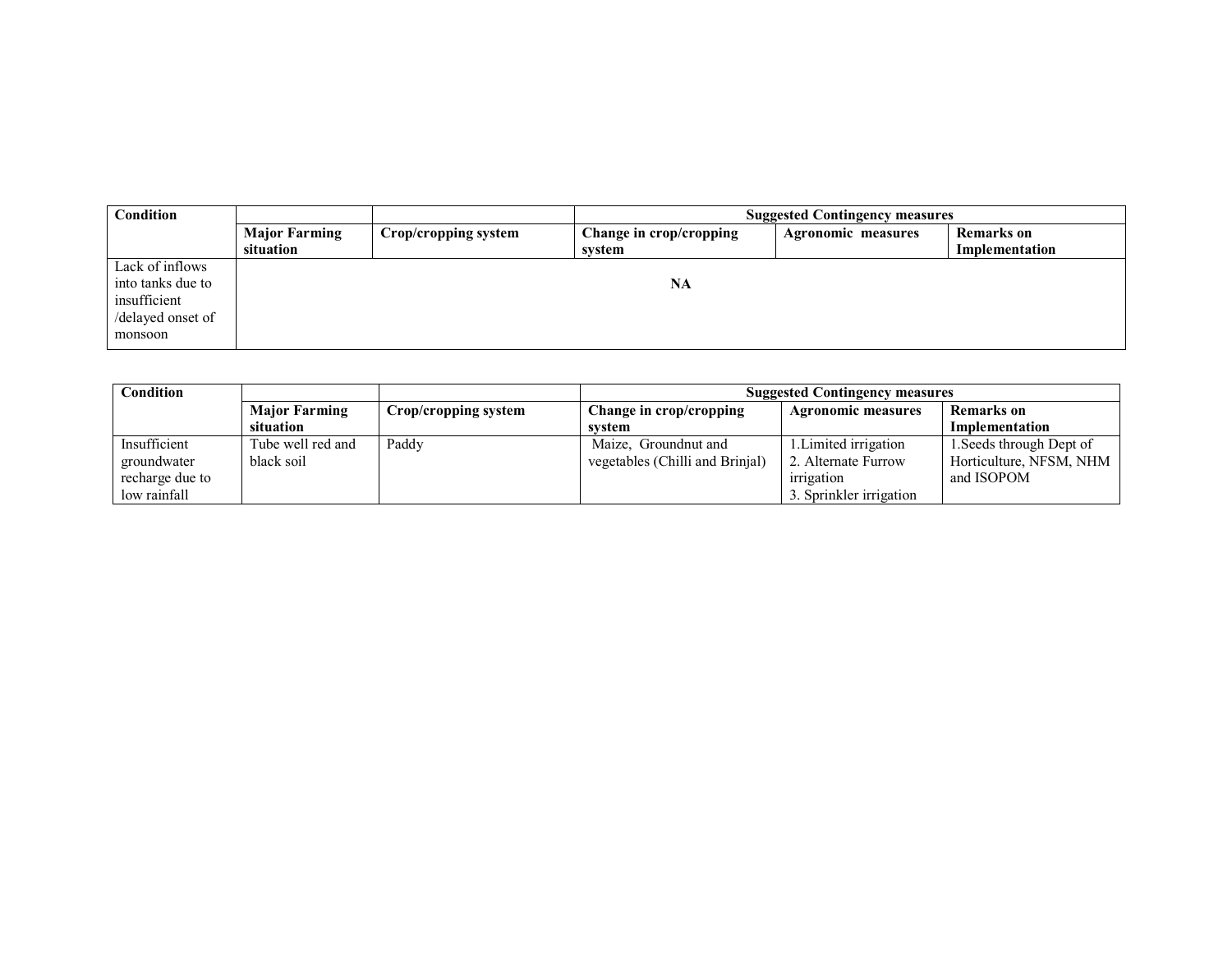2.2 Unusual rains (Untimely, unseasonal etc) - NA

2.3 Floods - NA

### 2.4 Extreme events: Heat wave / Cold wave/Frost/ Hailstorm /Cyclone

| <b>Extreme event type</b> | Suggested contingency measure <sup>r</sup> |                         |                           |            |  |  |  |
|---------------------------|--------------------------------------------|-------------------------|---------------------------|------------|--|--|--|
|                           | Seedling / nursery stage                   | <b>Vegetative stage</b> | <b>Reproductive stage</b> | At harvest |  |  |  |
| <b>Heat Wave</b>          |                                            |                         |                           |            |  |  |  |
| Cold wave                 |                                            |                         |                           |            |  |  |  |
| Frost                     | NA                                         |                         |                           |            |  |  |  |
| Hailstorm                 |                                            |                         |                           |            |  |  |  |
| Cyclone                   |                                            |                         |                           |            |  |  |  |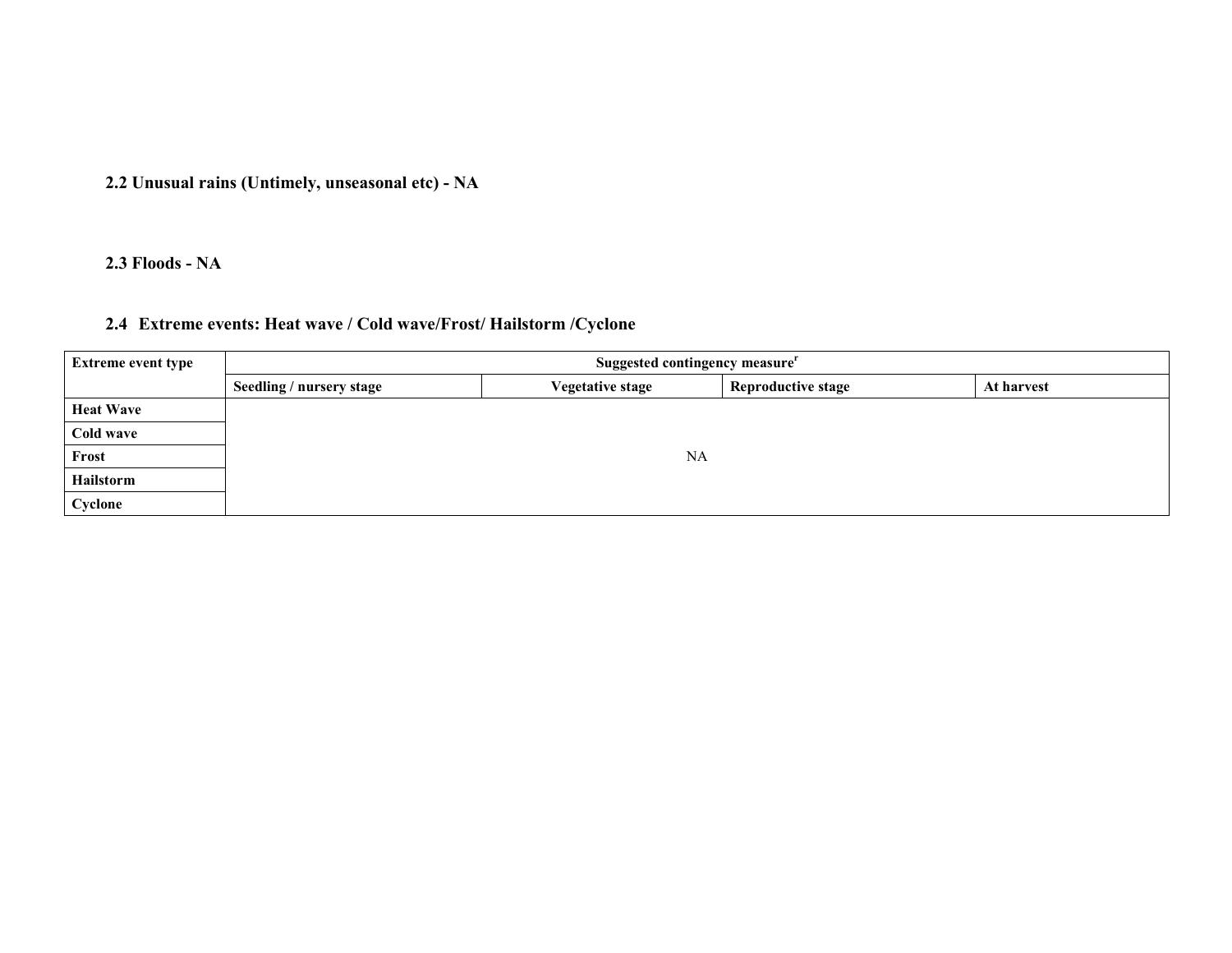#### 2.5Contingent strategies for Livestock, Poultry & Fisheries\*

#### 2.5.1Livestock

|                               | <b>Suggested contingency measures</b>                    |                                                                                                      |                                                          |
|-------------------------------|----------------------------------------------------------|------------------------------------------------------------------------------------------------------|----------------------------------------------------------|
|                               | Before the event <sup>s</sup>                            | During the event                                                                                     | After the event                                          |
| <b>Drought</b>                |                                                          |                                                                                                      |                                                          |
| Feed and fodder availability  | Establishment of fodder banks &<br>Preparation of silage | Using unconventional feeds and tree<br>Fodders & Development of Draught<br>resistant grass varieties | Cultivation of Green fodders                             |
| Drinking water                | Construction of check dam& Rain water<br>Harvesting      | Recycling of water                                                                                   | Recycling of water                                       |
| Health and disease management | Deworming and vaccination against<br>contagious diseases | Supplementation of mineral mixture<br>And concentrate feed                                           | Deworming and vaccination against<br>contagious diseases |
| <b>Floods</b>                 |                                                          |                                                                                                      |                                                          |
| Feed and fodder availability  | Storage of dry fodders well above the<br>ground level    | Feeding with silage, concentrate<br>and dry fodder                                                   | Creating drainage facility in the<br>Fodder plots        |
| Drinking water                | Storage of water in the over head tanks                  | Using bore well water for drinking<br>purpose                                                        | Disinfected water can be used for<br>drinking purpose    |
| Health and disease management | Deworming and vaccination against<br>contagious diseases | Keeping the animals in a proper shed<br>with hygienic environment                                    | Deworming and vaccination against<br>contagious diseases |
| Cyclone                       |                                                          |                                                                                                      |                                                          |
| Feed and fodder availability  | Cultivation and storage of green fodder                  | Usage of stored fodder                                                                               | Usage of stored fodder                                   |
| Drinking water                | Creating permanent water source                          | Using bore well water for drinking<br>purpose                                                        | Creating drainage facility in the<br>Fodder plots        |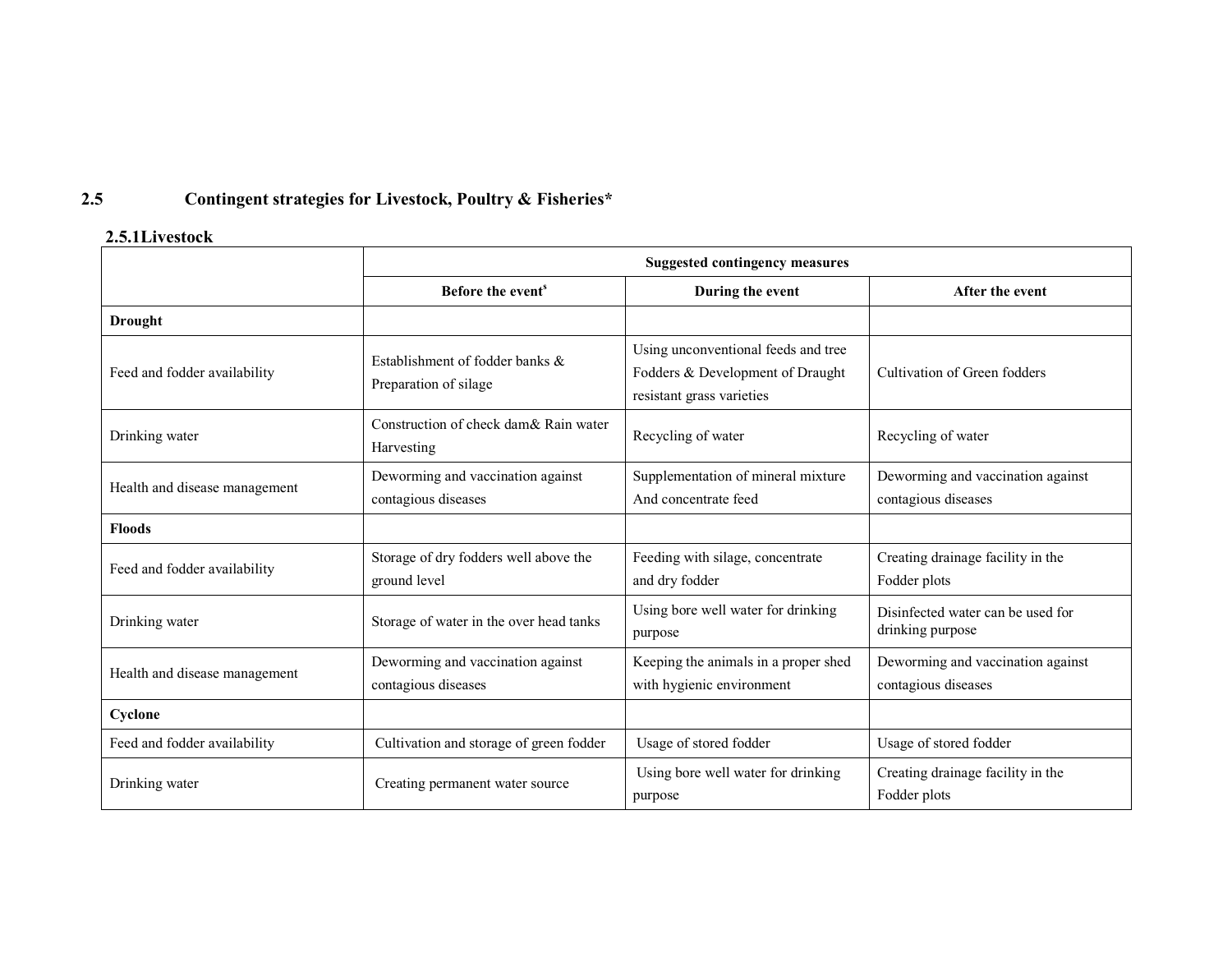| Health and disease management  | Improving the immune status of animals                                    | Keeping the animals in a proper shed<br>with hygienic environment | Improving the immune status of animals |
|--------------------------------|---------------------------------------------------------------------------|-------------------------------------------------------------------|----------------------------------------|
| Heat wave and cold wave        |                                                                           |                                                                   |                                        |
| Shelter/environment management | Construction of concrete shed & Planting<br>Of trees in the farm premises | Sprinkling of water over the shed and<br>Animals in heat wave     | Improving the immune status of animals |
| Health and disease management  | Feeding with balanced diet                                                | Providing ad libitum water                                        | Improving the immune status of animals |
|                                |                                                                           |                                                                   |                                        |

s based on forewarning wherever available

#### 2.5.2 Poultry

|                               | <b>Suggested contingency measures</b>                     |                                                      |                                                           | Convergence/linkages<br>with ongoing programs, if<br>any |
|-------------------------------|-----------------------------------------------------------|------------------------------------------------------|-----------------------------------------------------------|----------------------------------------------------------|
|                               | Before the event <sup>a</sup>                             | During the event                                     | After the event                                           |                                                          |
|                               |                                                           |                                                      |                                                           |                                                          |
| <b>Drought</b>                |                                                           |                                                      |                                                           |                                                          |
| Shortage of feed ingredients  | Storage of feed<br>ingredients                            | <b>Usage of Stored</b><br>feed ingredients           | Usage of Stored feed<br>ingredients                       | --                                                       |
| Drinking water                | Collection of rain water                                  | Usage of stored rain<br>water                        | Usage of stored rain water                                | --                                                       |
| Health and disease management | Deworming and<br>vaccination against<br>Specific diseases | Following strict<br>hygienic measures<br>in the farm | Deworming and<br>vaccination against<br>Specific diseases | $- -$                                                    |
| <b>Floods</b>                 |                                                           |                                                      |                                                           |                                                          |
| Shortage of feed ingredients  | Storage of dry fodders                                    | Feeding with silage,                                 | Creating drainage facility                                | --                                                       |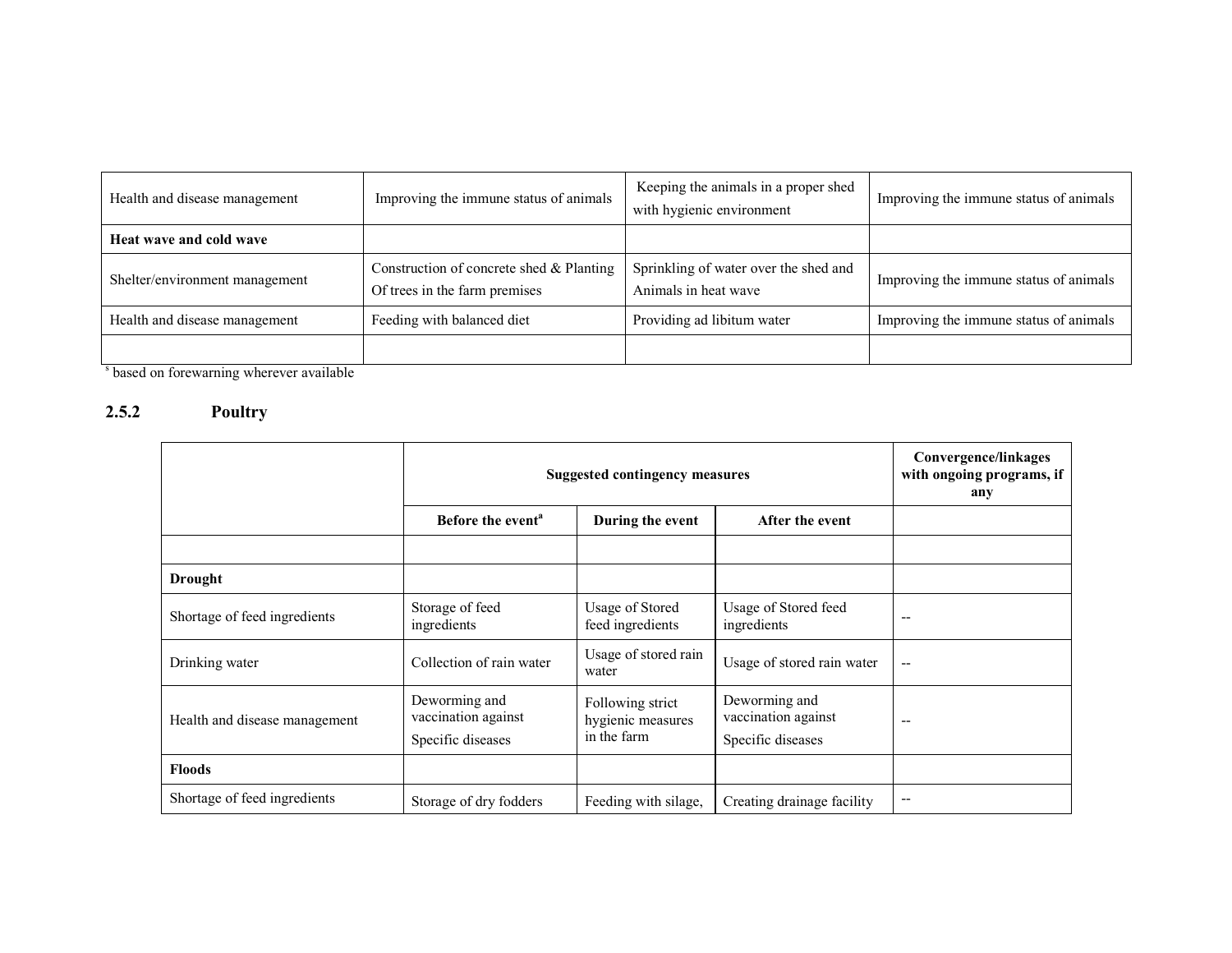|                                | well above the<br>ground level                                                  | concentrate<br>and dry fodder                                  | in the<br>Fodder plots                                       |                          |
|--------------------------------|---------------------------------------------------------------------------------|----------------------------------------------------------------|--------------------------------------------------------------|--------------------------|
| Drinking water                 | Storage of water in the<br>over head tanks                                      | Using bore well<br>water for drinking<br>purpose               | Disinfected water can be<br>used for drinking purpose        | $\overline{\phantom{a}}$ |
| Health and disease management  | Deworming and<br>vaccination against<br>Specific diseases                       | Following strict<br>hygienic measures<br>in the farm           | Deworming and<br>vaccination against<br>Specific diseases    | $\overline{\phantom{a}}$ |
| Cyclone                        |                                                                                 |                                                                |                                                              |                          |
| Shortage of feed ingredients   | Storage of feed<br>ingredients in a puca<br>manner                              | Control of moisture<br>in the feed<br>ingredients              | Preventive measures<br>should be taken against<br>Aflatoxins | $\overline{a}$           |
| Drinking water                 | Creating permanent water<br>source                                              | Using bore well<br>water for drinking<br>purpose               | Creating drainage facility<br>in the farm                    | $\overline{a}$           |
| Health and disease management  | Improving the immune<br>status of animals                                       | Keeping the shed<br>In a hygienic<br>manner                    | Improving the immune<br>status of animals                    | $\overline{\phantom{a}}$ |
| Heat wave and cold wave        |                                                                                 |                                                                |                                                              |                          |
| Shelter/environment management | Construction of concrete<br>shed & Planting<br>Of trees in the farm<br>premises | Sprinkling of water<br>over the shed and<br>birds in heat wave | Improving the immune<br>status of animals                    | $\overline{\phantom{a}}$ |
| Health and disease management  | Feeding with balanced<br>diet                                                   | Providing ad libitum<br>water                                  | Improving the immune<br>status of animals                    | $-$                      |
|                                |                                                                                 |                                                                |                                                              |                          |

<sup>a</sup> based on forewarning wherever available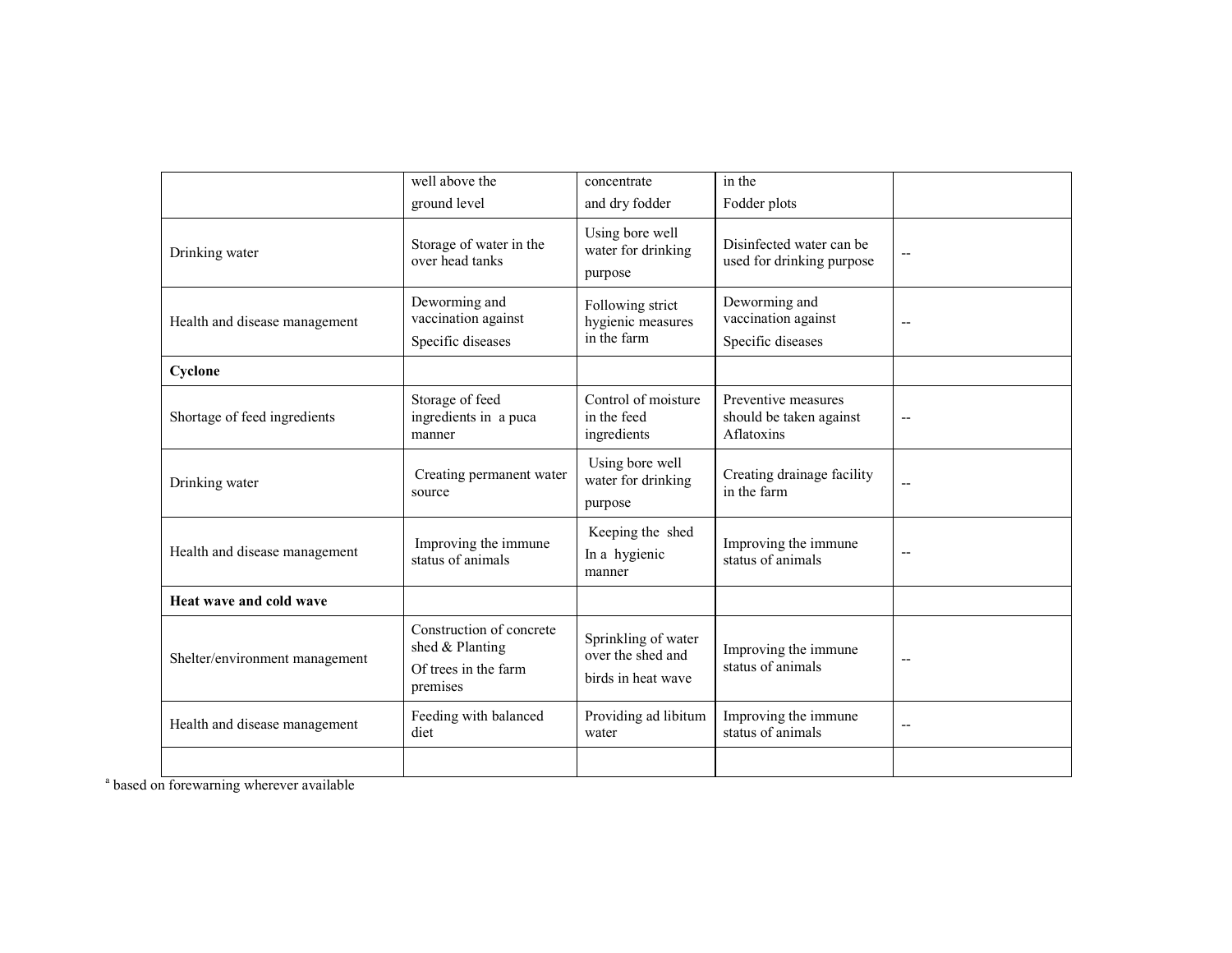#### 2.5.3 Fisheries/ Aquaculture

|                                                                         |                                                                                                        | <b>Suggested contingency measures</b>                                                                                                                                                 |                                                                                                                       |  |  |
|-------------------------------------------------------------------------|--------------------------------------------------------------------------------------------------------|---------------------------------------------------------------------------------------------------------------------------------------------------------------------------------------|-----------------------------------------------------------------------------------------------------------------------|--|--|
|                                                                         | <b>Before the event</b>                                                                                | During the event                                                                                                                                                                      | After the event                                                                                                       |  |  |
| 1) Drought                                                              |                                                                                                        |                                                                                                                                                                                       |                                                                                                                       |  |  |
| A. Capture                                                              |                                                                                                        |                                                                                                                                                                                       |                                                                                                                       |  |  |
| Marine                                                                  | Negligible changes                                                                                     | Negligible changes                                                                                                                                                                    | Negligible changes                                                                                                    |  |  |
| Inland                                                                  |                                                                                                        |                                                                                                                                                                                       |                                                                                                                       |  |  |
| (i) Shallow water depth due to<br>insufficient rains/inflow             | • Harvesting large individuals<br>• Move and enclose Stacked into<br>pens or in smaller/confined areas | • Harvesting large individuals<br>• Disposable of unwanted excess<br>stock<br>• Stocking of desirable/special<br>individuals in brood stock ponds                                     | • Proper nutrition and management<br>of water bodies to improve<br>remaining stock                                    |  |  |
| (ii) Changes in water quality                                           | Negligible changes in water quality                                                                    | Negligible changes in water quality                                                                                                                                                   | Negligible changes in water quality                                                                                   |  |  |
| (iii) Any other                                                         |                                                                                                        |                                                                                                                                                                                       |                                                                                                                       |  |  |
| <b>B.</b> Aquaculture                                                   |                                                                                                        |                                                                                                                                                                                       |                                                                                                                       |  |  |
| (i) Shallow water in ponds due to<br>insufficient rains/inflow          | • Harvesting of the stock                                                                              | • Harvesting of the stock<br>• Transferring of smaller fishes to<br>artificial ponds (if available) for<br>tiding over the drought                                                    | • Steps to improve the quality of<br>stocked fishes, via supplementary<br>feed/fertilizer water quality<br>management |  |  |
| (ii) Impact of salt load build up in<br>ponds / change in water quality | • Harvesting of the stock                                                                              | • Harvesting of the stock<br>• Transferring of smaller fishes to<br>artificial ponds (if available) for<br>tiding over the drought with<br>water from other source (less<br>hardness) | • Steps to improve the quality of<br>stocked fishes, via feed/fertilizer<br>water quality management                  |  |  |
| (iii) Any other                                                         | $-$                                                                                                    | --                                                                                                                                                                                    | $\overline{\phantom{m}}$                                                                                              |  |  |
| 2) Floods                                                               |                                                                                                        |                                                                                                                                                                                       |                                                                                                                       |  |  |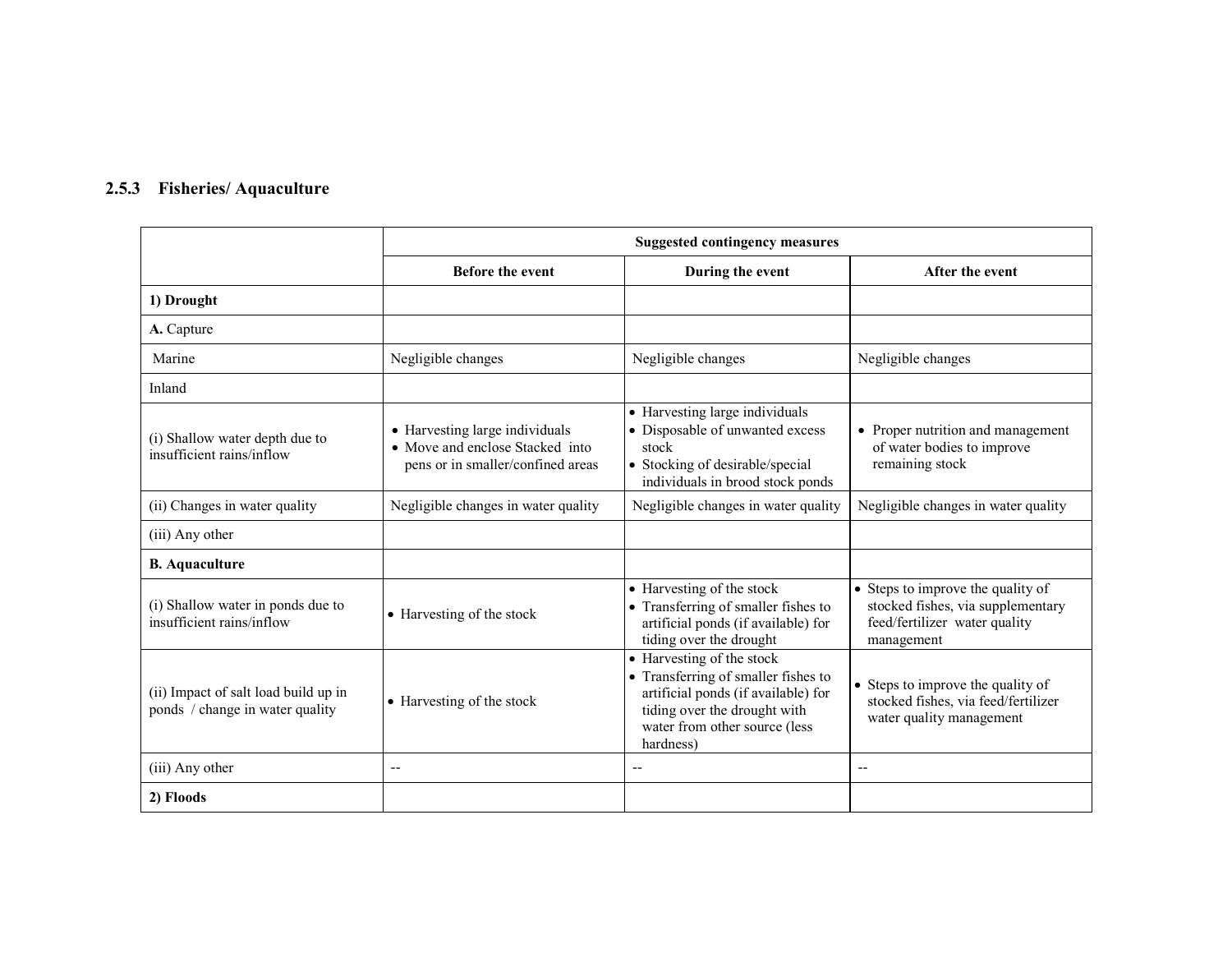| A. Capture                                                 |                                                                                                                                                                                       |                                                                                                                                            |                                                                            |
|------------------------------------------------------------|---------------------------------------------------------------------------------------------------------------------------------------------------------------------------------------|--------------------------------------------------------------------------------------------------------------------------------------------|----------------------------------------------------------------------------|
| Marine                                                     | Proper bunds and strengthening of<br>existing structures to prevent flooding<br>Ensure proper draining works to<br>divert flood water                                                 | Netting and strengthening of<br>weaker beach structures to prevent<br>escaping of fishes                                                   | Improve the shore structures and<br>beaches                                |
| Inland                                                     | • Proper fencing to prevent escaping<br>of fishes<br>• Increasing bund height and improve<br>bund strength<br>• Improve land drainage to allow easy<br>and quick flow of flood waters | • In extreme conditions, controlled<br>draining of flooded ponds<br>• Thinning of stock by harvesting<br>of larger individuals             | • Repair damaged bunds<br>• Collect and preserve existing stock            |
| (i) Average compensation paid due to<br>loss of human life |                                                                                                                                                                                       | $\overline{\phantom{a}}$                                                                                                                   | $-$                                                                        |
| (ii) No. of boats / nets/damaged                           | $\mathbf{u}$                                                                                                                                                                          | $\overline{\phantom{a}}$                                                                                                                   | $-$                                                                        |
| (iii) No. of houses damaged                                | $\overline{\phantom{a}}$                                                                                                                                                              | --                                                                                                                                         | ٠.                                                                         |
| (iv) Loss of stock                                         | $\overline{\phantom{a}}$                                                                                                                                                              | $\overline{a}$                                                                                                                             | $-$                                                                        |
| (v) Changes in water quality                               | • Negligible changes                                                                                                                                                                  | • Flood water can bring parasites,<br>and increased turbidity -<br>repair/correct drainage to<br>improve quick drainage of flood<br>waters | • Turbid waters may be flushed off<br>with fresh bore well/well water      |
| (vi) Health and diseases                                   | $\overline{\phantom{m}}$                                                                                                                                                              | $-$                                                                                                                                        | $-$                                                                        |
| <b>B.</b> Aquaculture                                      |                                                                                                                                                                                       |                                                                                                                                            |                                                                            |
| (i) Inundation with flood water                            | • Proper fencing to prevent escaping<br>of fishes<br>• Increasing bund height and improve<br>bund strength<br>• Improve land drainage to allow easy<br>and quick flow of flood waters | • In extreme conditions, controlled<br>draining of flooded ponds<br>• Thinning of stock by harvesting<br>of larger individuals             | • Repair damaged bunds<br>• Collect and preserve existing stock            |
| (ii) Water continuation and changes in<br>water quality    | • Negligible changes                                                                                                                                                                  | • Water can become turbid due to<br>flood waters, reduce stock to<br>prevent mortality                                                     | • Flushing of pond water with bore-<br>well water to improve water quality |